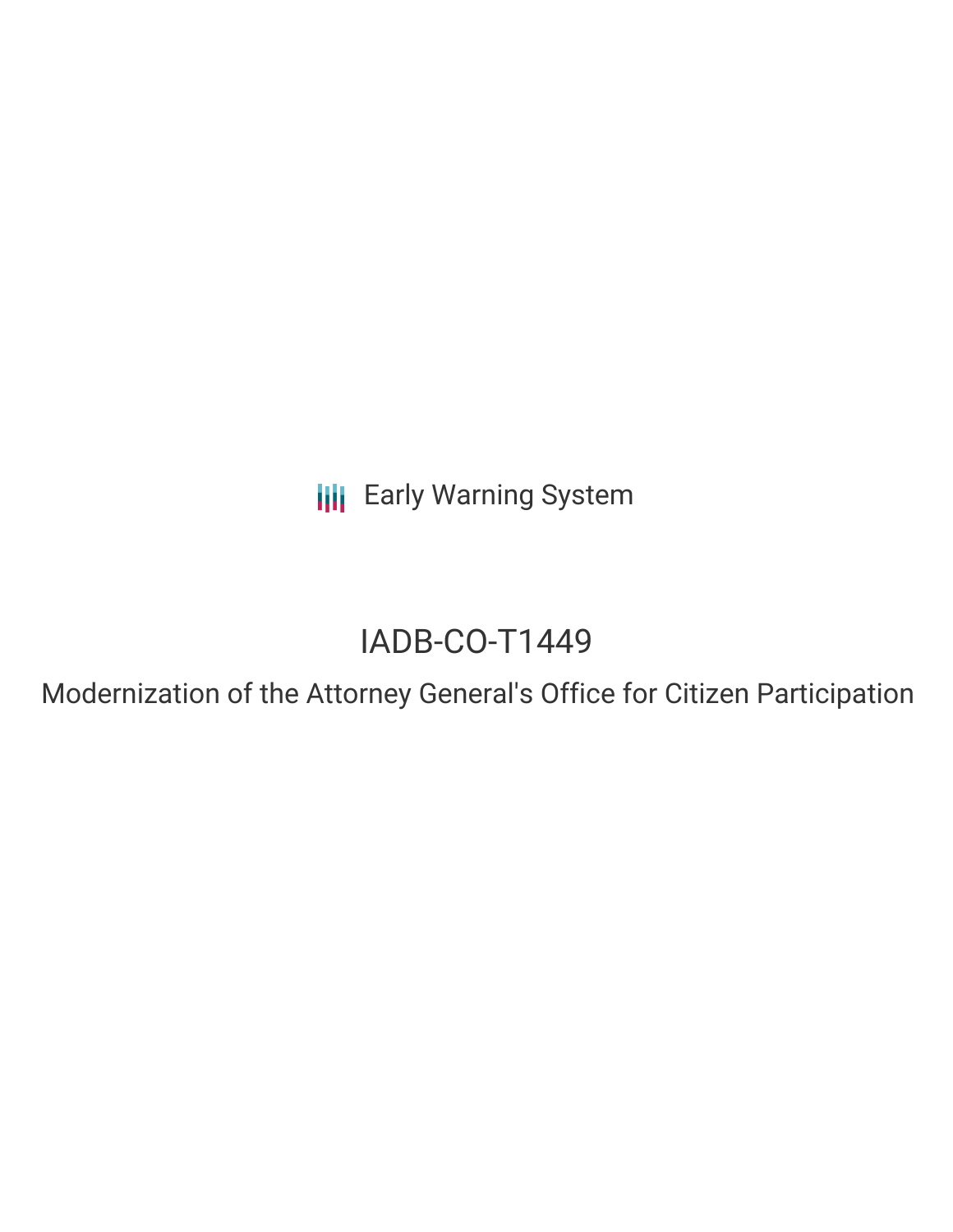

### **Quick Facts**

| <b>Countries</b>               | Colombia                               |
|--------------------------------|----------------------------------------|
| <b>Financial Institutions</b>  | Inter-American Development Bank (IADB) |
| <b>Status</b>                  | Active                                 |
| <b>Bank Risk Rating</b>        |                                        |
| <b>Investment Type(s)</b>      | <b>Advisory Services</b>               |
| <b>Investment Amount (USD)</b> | \$ 0.30 million                        |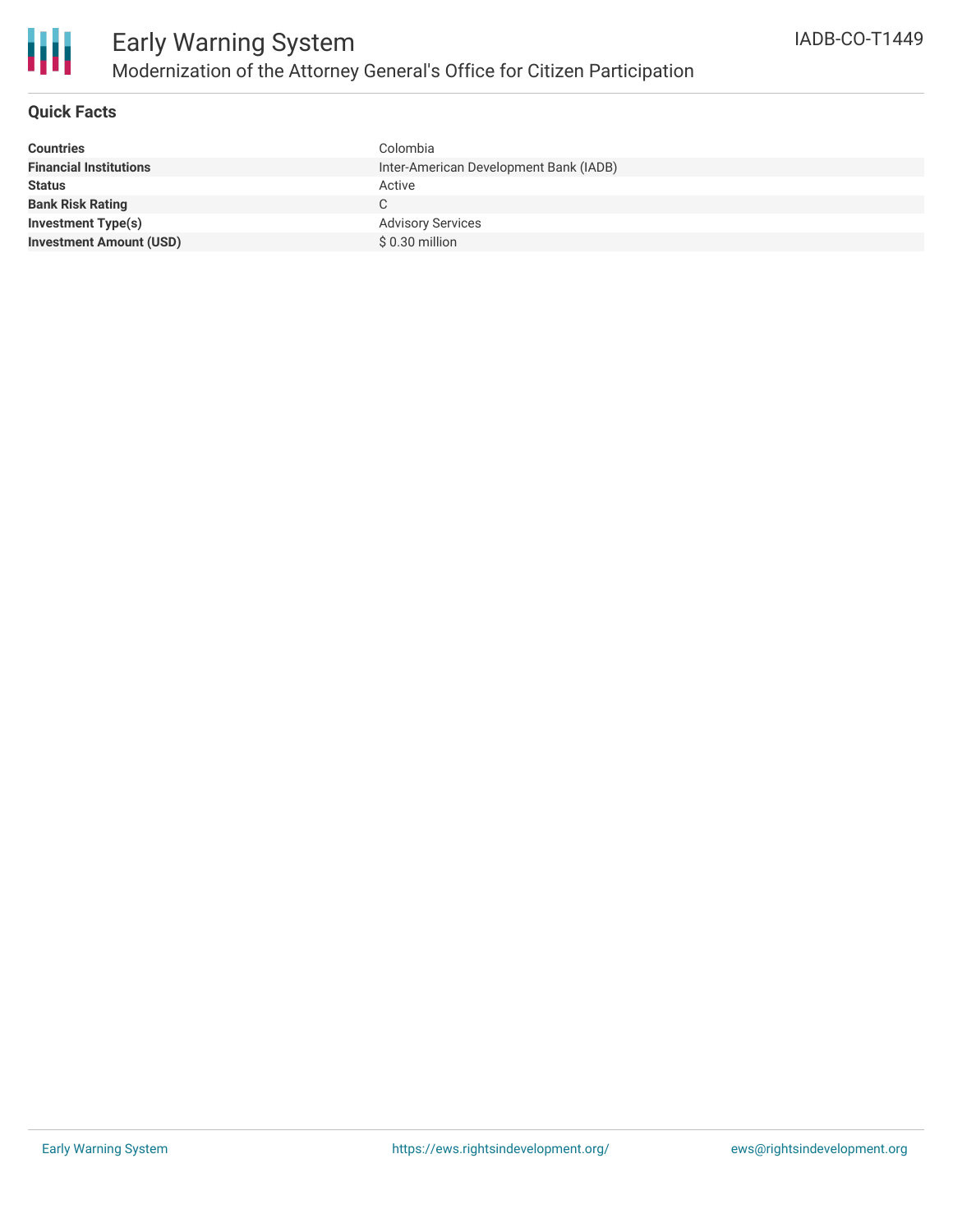

### **Project Description**

The aims of this technical cooperation is to support the Attorney General's Office (PGN) in strengthening to preventive, judicial intervention and disciplinary functions. To achieve these objectives, the TC seeks to establish mechanisms to: (i) support the PGN re-engineering to strengthen the approach of citizen participation; (ii) support the decentralization of the PGN through articulation with defense office, legal capacity and regional Public Oversight Commitees; and (iii) coordinate the PGN's work with other central level organizations.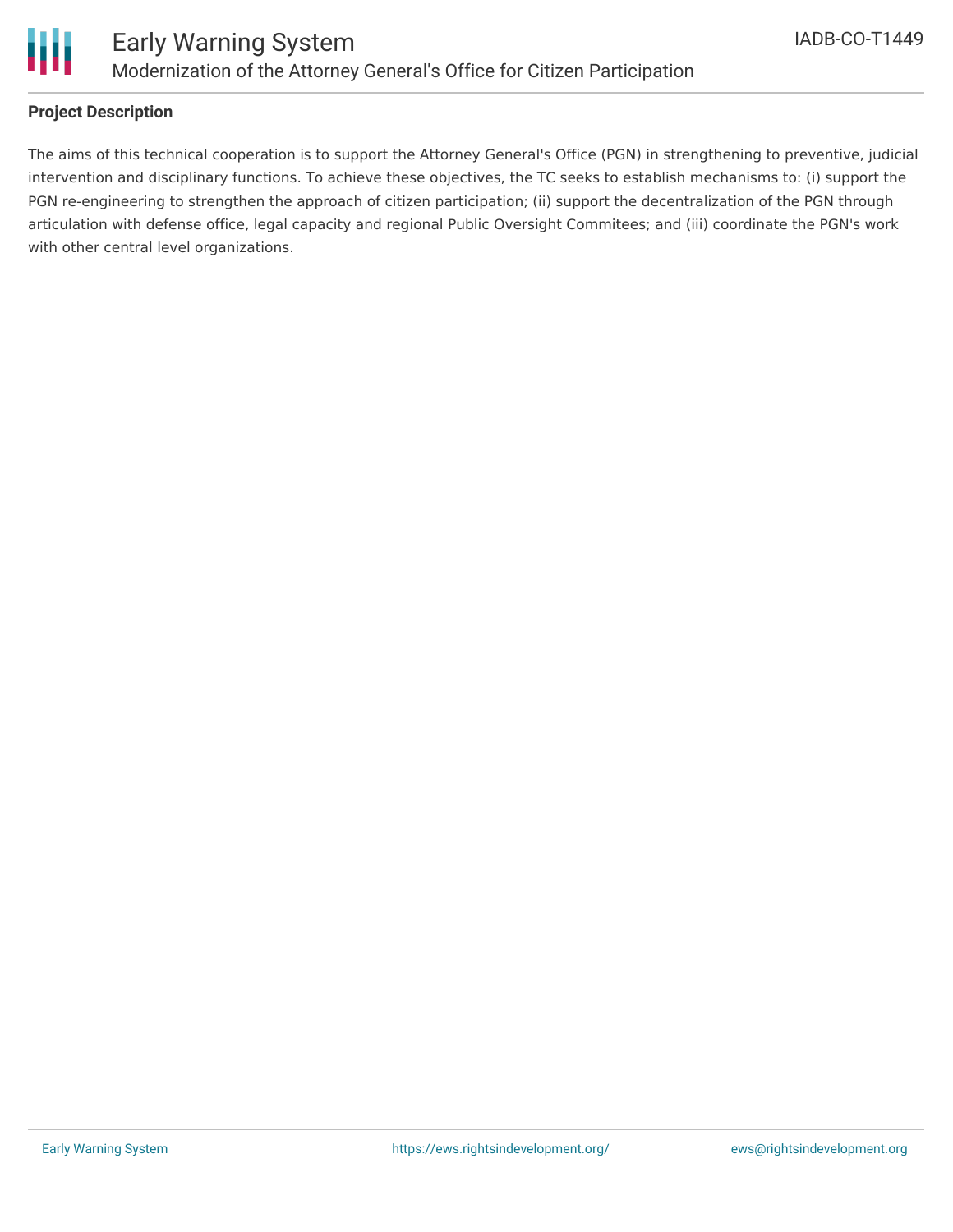

## Early Warning System Modernization of the Attorney General's Office for Citizen Participation

#### **Investment Description**

• Inter-American Development Bank (IADB)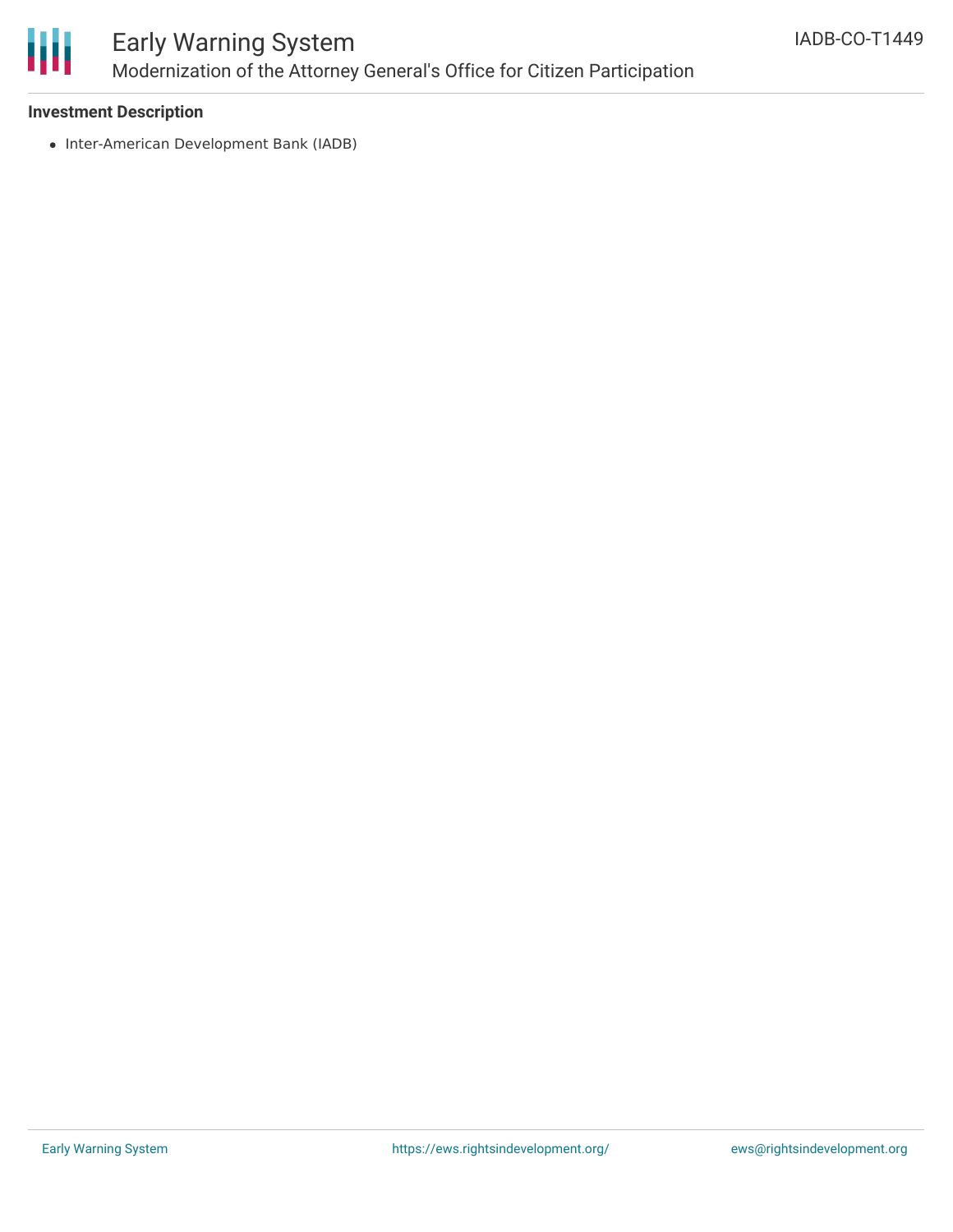

#### **Contact Information**

ACCOUNTABILITY MECHANISM OF IADB

The Independent Consultation and Investigation Mechanism (MICI) is the independent complaint mechanism and fact-finding body for people who have been or are likely to be adversely affected by an Inter-American Development Bank (IDB) or Inter-American Investment Corporation (IIC)-funded project. If you submit a complaint to MICI, they may assist you in addressing the problems you raised through a dispute-resolution process with those implementing the project and/or through an investigation to assess whether the IDB or IIC is following its own policies for preventing or mitigating harm to people or the environment. You can submit a complaint by sending an email to MICI@iadb.org. You can learn more about the MICI and how to file a complaint at http://www.iadb.org/en/mici/mici,1752.html (in English) or http://www.iadb.org/es/mici/mici,1752.html (Spanish).